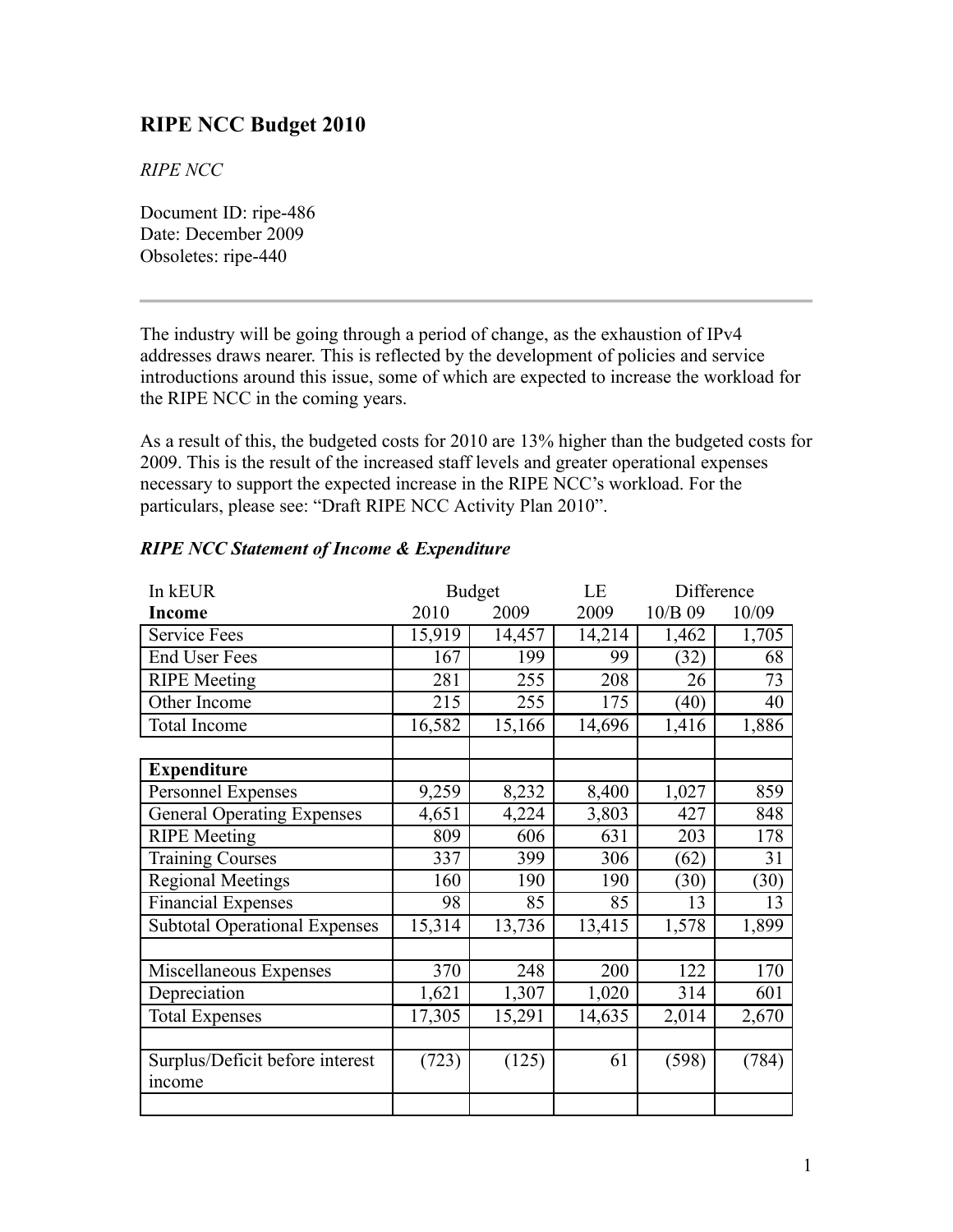| Interest Income   | 400              | OEC<br>ر ر 0 | 775<br>$\overline{\phantom{0}}$ | $\Lambda$ $\Gamma$ $\Gamma$ )<br>45J | $\sqrt{2}$ |
|-------------------|------------------|--------------|---------------------------------|--------------------------------------|------------|
|                   |                  |              |                                 |                                      |            |
| Surplus / Deficit | $\Delta$<br>ر ∠ر | 730          | 836                             | ∩⊊<br>$-1$<br>UJ.                    |            |

#### **Development of RIPE NCC Reserves**

The table below summarises the RIPE NCC's capital development. The capital consists of the RIPE NCC reserves including the surplus/deficit for the year at issue.

|                | Surplus / | Capital at 31 | Total expenses | % Capital of    |
|----------------|-----------|---------------|----------------|-----------------|
| Year           | Deficit   | December      | per year       | <b>Expenses</b> |
| 2004           | 2,698     | 9,986         | 9,739          | 103%            |
| 2005           | 2,684     | 12,670        | 9,420          | 135%            |
| 2006           | 2,483     | 15,153        | 9,980          | 152%            |
| 2007           | 1,070     | 13,764*       | 11,674         | 118%            |
| 2008           | 2,623     | 16,387        | $11,765**$     | 139%            |
| Estimated 2009 | 836       | 17,424        | 14,635         | 119%            |
| Budget 2010    | (323)     | 17,101        | 17,305         | 99%             |

*Note: \*The capital in 2007 includes the member rebate of EUR 2.5 million. \*\*The total expenses 2008 include a pay back from the Personnel Fund of EUR 1.5 million*

### **Expenses per Activity**

Overall, expense levels increase in 2010. For Membership Services, this increase is a result of enhanced registry services, such as Internet Number Resource Certification, and an increased focus on data quality. The substantial increase in expenses for Coordination Activities is due to the increased External Relations efforts and increased RIPE meeting expenses.

In 2009 substantial investments were made to improve Information Services. For 2010 certain areas continue to be further enhanced but the overall costs for Information Services will decrease with improvement projects being completed. Previously the table below was shown including miscellaneous expenses, these are costs like Bad Debts and Depreciation that not directly attributable to any activity. Therefore for the Budget 2010 these have been excluded.

|                                   | Budget 2010 |               | Budget 2009 |      | Difference |               |
|-----------------------------------|-------------|---------------|-------------|------|------------|---------------|
| Amounts in kEUR                   | Amount      | $\frac{0}{0}$ | Amount      | $\%$ | Amount     | $\frac{0}{0}$ |
| Membership Services               | 6,623       | 43%           | 6,301       | 46%  | 322        | 5%            |
| <b>Coordination Activities</b>    | 6,605       | 43%           | 5,334       | 39%  | ,271       | 24%           |
| <b>Information Services</b>       | 2,086       | 14%           | 2,101       | 15%  | (15)       | $-1\%$        |
| <b>Total Operational Expenses</b> | 15,314      |               | 13,736      |      | .578       | 11%           |